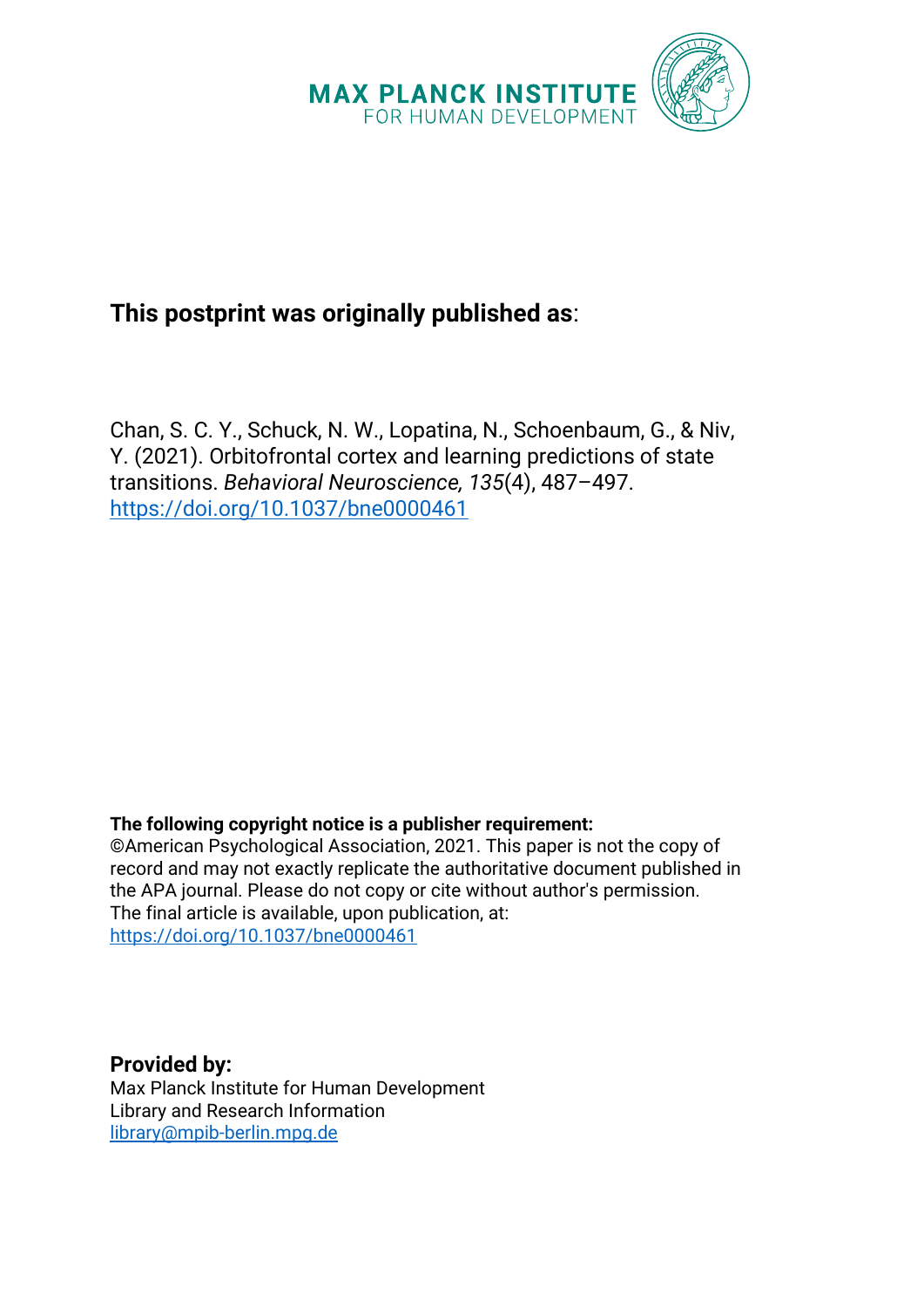**This paper was published by the American Psychological Association as:**

Chan, S. C. Y., Schuck, N. W., Lopatina, N., Schoenbaum, G., & Niv, Y. (2021). Orbitofrontal cortex and learning predictions of state transitions. *Behavioral Neuroscience, 135*(4), 487–497[. https://doi.org/10.1037/bne0000461](https://doi.org/10.1037/bne0000461)

## Orbitofrontal Cortex and Learning Predictions of State Transitions

Stephanie C. Y. Chan**<sup>1</sup>** , Nicolas W. Schuck**<sup>2</sup>**, **<sup>3</sup>** , Nina Lopatina**<sup>4</sup>** , Geoffrey Schoenbaum**<sup>5</sup>** , and Yael Niv**<sup>1</sup>**

**<sup>2</sup>** Max Planck Research Group NeuroCode, Max Planck Institute for Human Development, Berlin, Germany **<sup>3</sup>** Max Planck UCL Centre for Computational Psychiatry and Ageing Research, Berlin, Germany

**<sup>5</sup>** National Institute on Drug Abuse, Intramural Research Program, Maryland, Unites States

The orbitofrontal cortex (OFC) has been implicated in goal-directed planning and model-based decision-making. One key prerequisite for modelbased decision-making is learning the transition structure of the environment—the probabilities of transitioning from one environmental state to another. In this work, we investigated how the OFC might be involved in learning this transition structure, by using fMRI to assess OFC activity while humans experienced probabilistic cue–outcome transitions. We found that OFC activity was indeed correlated with behavioral measures of learning about transition structure. On a trial-by-trial basis, OFC activity was associated with subsequently increased expectation of the more probable outcome; that is, with subsequently more optimal cue–outcome predictions. Interestingly, this relationship was observed no matter what outcome occurred at the time of the OFC activity, and thus is inconsistent with an interpretation of the OFC activity as representing a "state prediction error" that would facilitate learning transitions via error-correcting mechanisms. Finally, OFC activity was related to more optimal predictions only for subsequent trials involving the same cue that was observed at the time of OFC activity—this relationship was not observed for subsequent trials involving a different cue. All together, these results indicate that the OFC is involved in updating or reinforcing a learned transition model on a trialby-trial basis, specifically for the currently observed cue–outcome associations.

*Keywords*: orbitofrontal cortex, state transitions, planning, model-based decision making

To flexibly plan for the future, we must be able to predict which states of the world lead to which (i.e., we need to learn a model of the "transition structure" of the world). For example, to decide whether to drink warm milk or coffee, we need to know that warm milk makes us sleepy, but coffee wakes us up. This type of planning has been termed "model-based decision-making," in contrast to "model-free decision-making," which does not require such a model (Daw et al., 2005).

The orbitofrontal cortex (OFC) has been shown to be particularly important for model-based decision-making (Baxter et al., 2000; De Wit et al., 2009; Izquierdo et al., 2004; McDannald et al., 2011; Rudebeck & Murray, 2011; Valentin et al., 2007; Walton et al., 2010). However, previous research has focused on showing that OFC activity relates to the expected values of future rewards (Fellows, 2007; Gottfried et al., 2003; Hampton et al., 2006; Hare et al., 2008; Monosov & Hikosaka, 2012; Padoa-Schioppa & Assad, 2006; Wallis & Kennerley, 2011). Recently, we have instead proposed that the OFC represents the current state of the task (Schuck et al., 2016) and that the OFC is especially critical for making decisions in situations where environmental stimuli do not unambiguously determine the task-relevant state (e.g., whether the state is "Thursday evening" and it is bedtime, vs. "Friday evening," in which case I don't want to become sleepy as I am going to a party; Bradfield et al., 2015; Chan et al., 2016; Nogueira et al., 2017; Wilson et al., 2014). However, both value and state representation are important in model-free as well as model-based decisionmaking, and therefore these two lines of research do not explain why the OFC is critical specifically for the latter.

Yet another line of research provides a potential explanation for the OFC's particular prominence in model-based planning. This research suggests that the OFC is important for learning about the state-to-state "transition structure" of the world—the tendencies of

Stephanie C. Y. Cha[n https://orcid.org/0000-0003-2590-7832](https://orcid.org/0000-0003-2590-7832) Nicolas W. Schuck <https://orcid.org/0000-0002-0150-8776> Nina Lopatina <https://orcid.org/0000-0001-6844-4941> Geoffrey Schoenbaum <https://orcid.org/0000-0001-8180-0701> Yael Ni[v https://orcid.org/0000-0002-0259-8371](https://orcid.org/0000-0002-0259-8371)

The authors declare no competing financial interests.

This work was supported by the National Institute of Mental Health (R01MH0988861 and T32MH065214); a Sloan Research Fellowship (to Yael Niv); the National Science Foundation (Collaborative Research in Computational Neuroscience award IIS1009452); the U.S. Army Research

Laboratory and the U.S. Army Research Office (W911NF1410101); the National Institute on Drug Abuse (Geoffrey Schoenbaum and Nina Lopatina), an Independent Max Planck Research Group grant awarded by the Max Planck Society (M.TN.A.BILD0004, Nicolas W. Schuck), and a Starting Grant from the European Union (ERC-2019-StG-REPLAY- 852669, Nicolas W. Schuck). The opinions expressed in this article are the authors' own and do not reflect the view of the NIH/DHHS.

Correspondence concerning this article should be addressed to Stephanie C. Y. Chan, Department of Psychology, Princeton Neuroscience Institute, Princeton University, Princeton, NJ 08544, United States. Email: [chan.stephanie.cy@gmail.com](mailto:chan.stephanie.cy@gmail.com)

**<sup>1</sup>** Department of Psychology, Princeton Neuroscience Institute, Princeton University

**<sup>4</sup>** Lab41, IQT Labs, Menlo Park, California, Unites States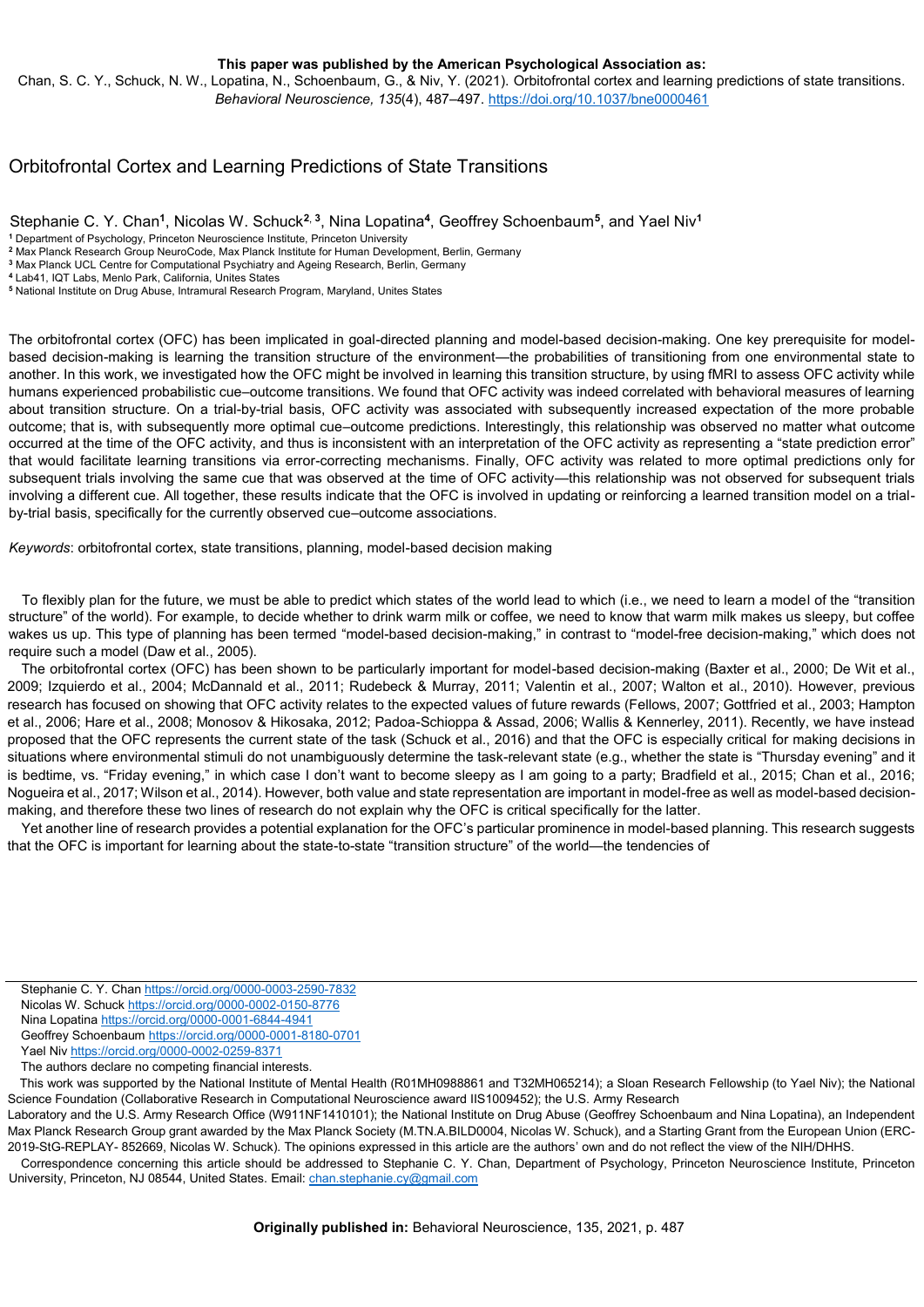certain environmental states to lead to other states. One study showed that OFC-lesioned rats couldn't learn about changes in the transitions from cues to outcomes (cue–outcome associations; McDannald et al., 2011), while a study in humans linked fMRI surprise signals in lateral OFC with updates in the hippocampus of a model of transition structure (Boorman et al., 2016). Some newer studies have observed such surprise signals in the midbrain (Sharpe et al., 2017; Stalnaker et al., 2019; Takahashi et al., 2017), or in a set of areas including the midbrain and lateral OFC (Howard & Kahnt, 2018; Suarez et al., 2019). Howard and Kahnt (2018) additionally found that midbrain identity prediction errors were correlated with a cue– outcome learning and changes in outcome identity representations in the OFC. The hypothesized link between OFC and learning transition structure could also explain OFC's centrality to model-based decision-making, given that transition structure is a critical component of the "model" in such decision-making. One cannot plan and mentally simulate the future result of current actions without an accurate model of how state transitions are likely to unfold in the future.

How exactly might the OFC be involved in learning about transition structure? The OFC might itself compute or represent a prediction error at the time of unexpected outcomes, which can be used to update an internal model of the transition structure. Such "state prediction error" signals would occur upon observing state transitions that are unexpected, and could be used to guide learning so that transitions are better predicted in the future (e.g., Glascher et al., 2010). Note that these error signals are analogous to—but distinct from—reward prediction errors that are used for learning to associate states with their reward values (e.g., Montague et al., 1996; Rescorla & Wagner, 1972). However, the existing research does not make specific predictions about the role of OFC in representing or learning about transition structure, and state prediction errors are just one possible way. We, therefore, set out here to test whether the OFC might be involved in error-driven learning via signaling of state prediction errors and whether OFC activity could predict behavior related to learning transition structure. We also tested the two dominant hypotheses of OFC function representing the current state and representing expected value.

In our experiment, black-and-white image cues led stochastically to M&M candies of different quantities and colors (outcomes). In the critical trials, the number of M&Ms was fully predictable, but their color was not, so as to generate state prediction errors in the absence of reward prediction errors. Using fMRI, we investigated activity in the human OFC at the time of these outcomes, and its relationship with participants' behavioral predictions of state transitions.

#### **Materials and Methods**

## **Subjects**

Twenty-four volunteers from the Princeton University community participated in exchange for monetary compensation (\$20 per hour + up to \$10 performance-related bonus). All subjects were right-handed (14 female, age range 18–34 years) and stated that they liked M&Ms. Informed written consent was obtained from all subjects, and the study protocol was approved by the Institutional Review Board for Human Subjects at Princeton University.

#### **Experimental Design**

Each trial began with .5–8 s of fixation (truncated exponential distribution, mean 2.4 s). Then one of four black-and-white image cues depicting outdoor scenes appeared for 1.2 s (see Figure 1a). On 75% of the trials, this was followed by the opening of a box around the image (.2 s). Then, a set of M&Ms appeared below the image and fell into a bowl, over the course of .9 s. As the M&Ms fell into the bowl, one clinking sound was emitted for each M&M in the set. A tally at the bottom of the screen (not shown in Figure 1a) indicated the total number of M&Ms received so far, for each of the four possible colors.

Each of the four image cues was associated with different numbers and colors of M&Ms according to a predetermined schedule of reinforcement (Figure 1b). Cue A and Cue B were designed to elicit state prediction errors throughout the experiment due to a probabilistic schedule of M&M color, but not reward prediction errors, because they always dropped exactly 2 M&Ms. Cue C, in contrast, was associated with 2 M&Ms of a fixed color, thus eliciting no prediction errors once the contingencies had been learned. Finally, Cue D was designed to elicit only reward prediction errors itdroppedeither1or 4 M&Ms of a fixed color (as with the other image cues, Cue D led to 2 M&Ms on average, such that all 4 cues were equated for average reward value). For each subject, the images and M&M colors were assigned randomly from a pool of 20 images and 5 M&M colors.

Subjects earned one real M&M of a given color for every 17 "virtual" M&Ms that they received in the task. Subjects were requested to refrain from eating or drinking (except water) for at least 3 hr prior to the experiment, so that the M&Ms would be especially rewarding. Nonstandard M&M colors were chosen to circumvent preexisting preferences for specific M&M colors and to achieve perceptually distinct outcomes that are of equal value. Note also that our analyses of state prediction error always combine Cue A and Cue B trials, so that any potential value differences between the two colors cancel out. In a postexperiment questionnaire, subjects rated the appeal of the M&Ms on a scale from 1 (*not appealing at all*) to 5 (*very appealing*). The mean rating was 3.8 ± .2.

Twenty-five percent of all trials (pseudorandomly distributed) were "guess trials." On these trials, the appearance of the black-andwhite image cue was followed by a prompt reading "Guess: COLOR" or "Guess: NUMBER." At the appearance of the prompt, the image cue disappeared. Subjects were given 1.5 s to guess what color/number of M&Ms *would have* fallen on that trial. Subjects received 10¢ for every question correctly answered. The purpose of the guess trials was to encourage subjects to pay attention to the image cue and to actively make a prediction of the upcoming M&M outcome on *every* trial—because the allowed response time was so short, subjects had to prepare an answer upon viewing the image cue in case a guess prompt followed.

Subjects performed 72 training trials outside of the scanner, to familiarize themselves with the task and to learn the stimulus– outcome contingencies. During training, subjects received and ate the M&Ms they earned (approximately 7 M&M candies). They were then informed that future M&Ms they earned would be given to them after the ensuing scanning session, and they performed another 420 trials in the MRI scanner. At the end of the experiment, subjects received all M&Ms earned while in the scanner. The 420 trials were evenly distributed between the 4 image cues, with trial order pseudorandomized so that the total number of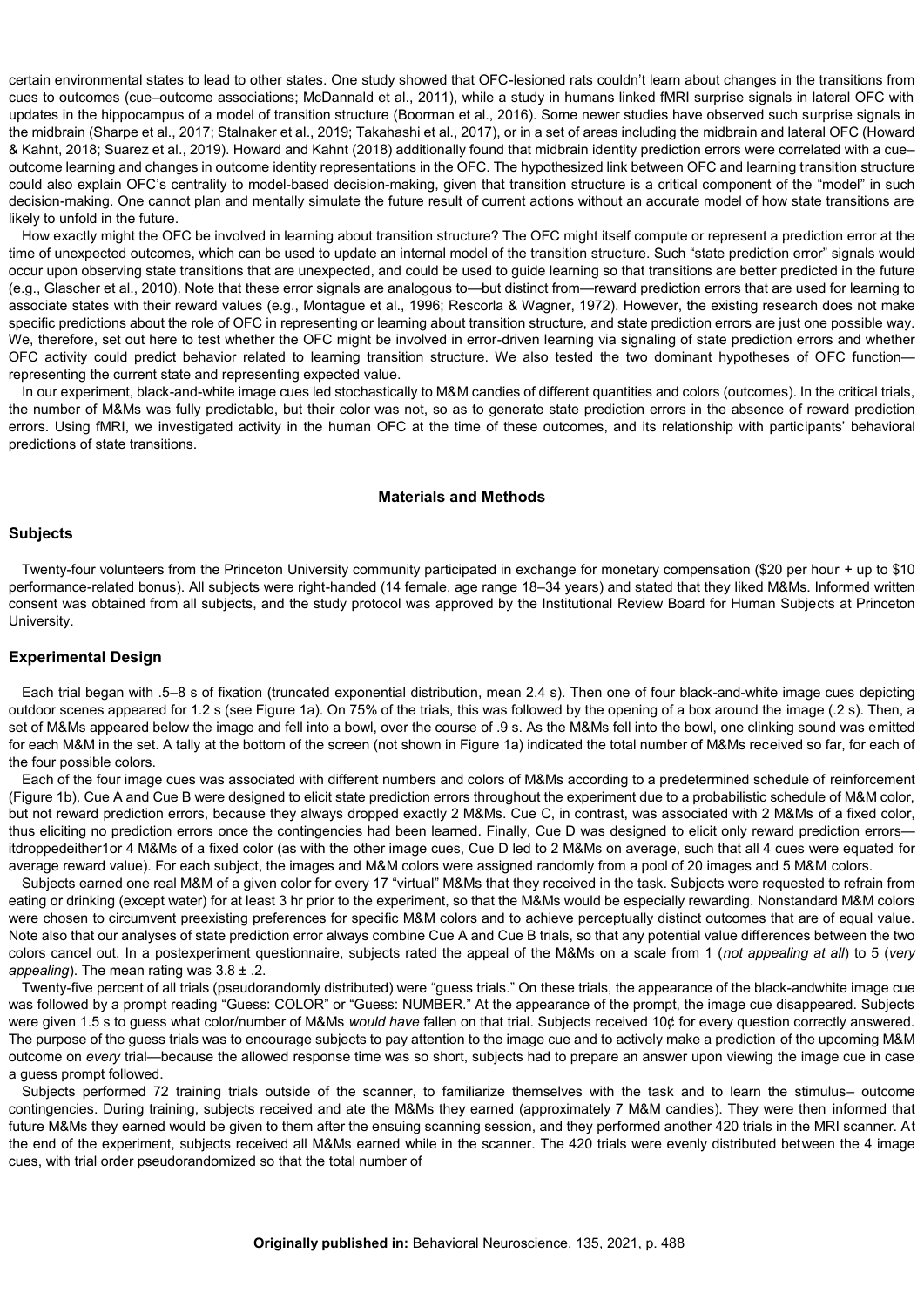**Figure 1** *Experimental Design*



*Note.* Trials began with fixation. then, one of four image cues (four different "start states") appeared. On most trials, the box around the image opened, and a number of colored M&Ms dropped from the image, clinking as they fell into a bowl (five different "end states"). On the randomly interspersed "guess" trials, the image cue was instead followed by a prompt to guess (within 1.5 s) either the color or number of M&Ms that would have fallen on that trial. (b) Cue-outcome contingencies for each of the four images (transition matrix for the experiment). Numbers in table indicate probability of each end state (M&M outcome) given each start state (image cue). Larger state prediction errors are expected for rarer outcomes (smaller transition probabilities). Images and M&M colors were assigned randomly for each subject. our analyses focused on cue A and cue B trials, which were designed to elicit state prediction errors in the absence of reward prediction errors PE = prediction error.

M&Ms collected increased at the same rate for every color. The experiment was divided into five scan sessions of approximately 10 min each.

#### **Behavioral Measures**

We evaluated three types of behavioral measures, computed separately for each subject and for each prediction trial type (image cue type  $\times$ number/color prediction): (a) overall performance over the course of the experiment, (b) change in performance over the course of the experiment, and (c) sensitivity to the most recent outcome (a proxy for learning rate).

To assess overall performance, we computed the fraction of responses that were optimal (i.e., for which the subject selected the common outcome), across all scan sessions. To measure the change in performance, we computed the difference in performance from the beginning to the end of the experiment as the fraction of optimal responses in the last scan session minus the fraction of optimal responses in the training session. To assess sensitivity to the previous outcome, we computed the probability of predicting the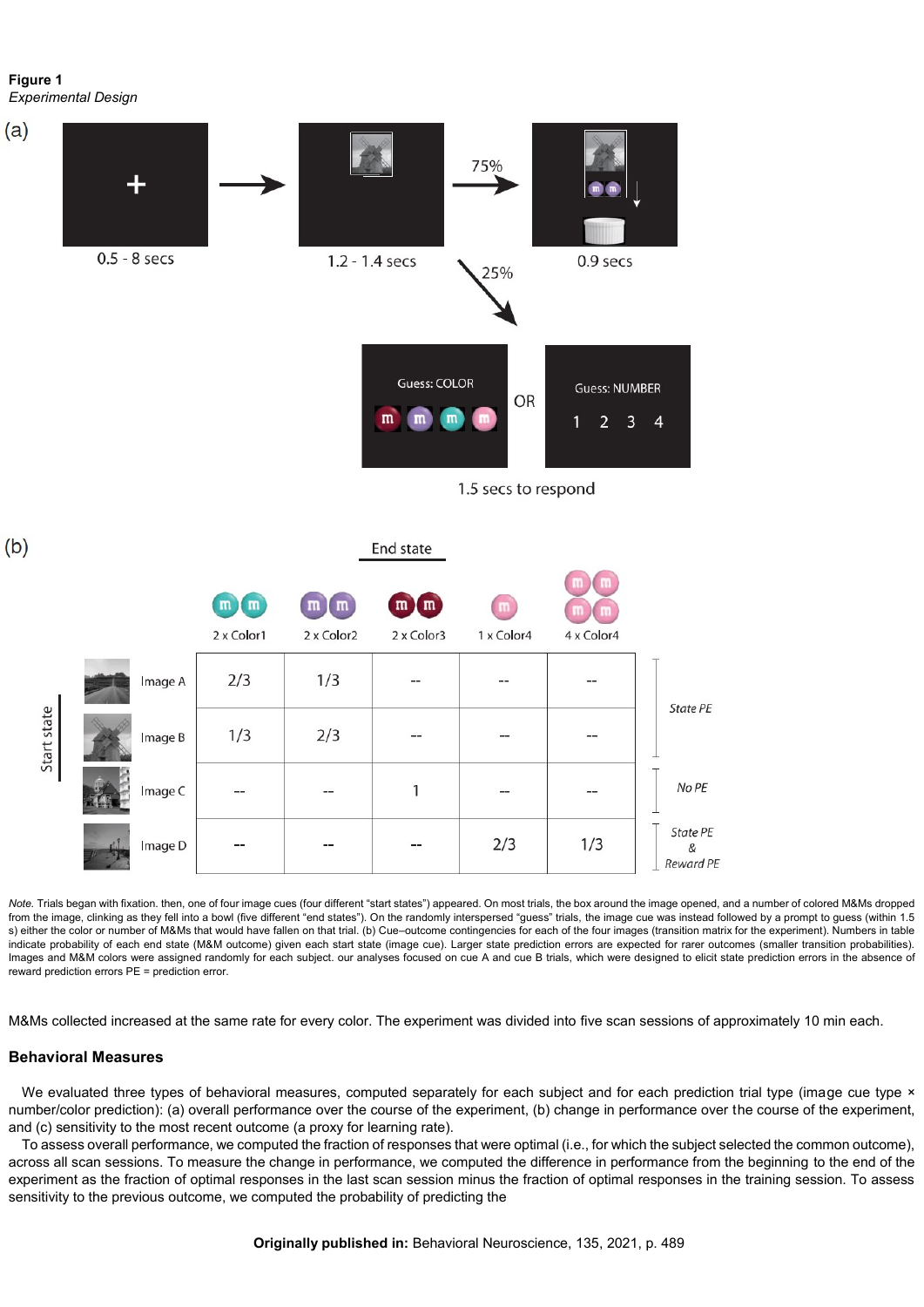common outcome after observing the common outcome on the previous trial with the same image cue, compared to the probability of predicting the common outcome after observing the uncommon outcome on the previous trial with the same image cue. The difference between these two quantities served as a proxy for learning rate—subjects with high learning rate would be more sensitive to the most recent outcome and would show a larger difference between the two quantities.

## **fMRI Acquisition**

Functional brain images were acquired using a 3T MRI scanner (Skyra; Siemens Erlangen, Germany), and were preprocessed using FSL [\(http://fsl.fmrib.ox.ac.uk/fsl/\)](http://fsl.fmrib.ox.ac.uk/fsl/). An echoplanar imaging sequence was used to acquire 40 slices of 2-mm thickness with a 1-mm gap (repetition time (TR) = 2.4s, echo time (TE) = 27 ms, flip angle = 71°, the field of view = 196 mm, phase encoding direction = anterior to posterior). We optimized our fMRI sequence for OFC signal acquisition by including a gap between slices, using shimming and fieldmap unwarping, and tilting the slices by approximately 30° from the axial plane toward a coronal orientation (Deichmann et al., 2003). Fieldmaps consisted of forty 3-mm slices, centered at the centers of the echoplanar slices, with TR = 500 ms, TE1 = 3.99 ms, TE2 = 6.45 ms, field of view = 196 mm. At the end of the five functional scanning sessions, an MPRAGE anatomical scan was acquired, consisting of 176 1-mm axial slices, TR = 2.3s, *TE* = 3.08 ms, flip angle = 9°, and field of view = 256 mm.

## **Preprocessing**

All functional images were preprocessed using high-pass filtering (filter at 1/100 Hz), motion correction (six-parameter rigid body transformation), correction for B0 magnetic inhomogeneities (fieldmap unwarping), spatial smoothing (Gaussian kernel with a full width at half maximum of 5 mm), and coregistration of functional and structural scans. For General Linear Model (GLM) results, we additionally performed spatial normalization of subject-level results to match a template in Montreal Neurological Index (MNI) space (12-parameter affine transformation).

## **Functional Parcellation of Orbitofrontal Cortex**

Regions of interest for the OFC were obtained from Kahnt et al. (2012), who used *k*-means clustering of functional connectivity patterns to parcellate OFC into subregions. We used the parcellation of OFC into two clusters, which correspond with medial–lateral subdivisions of OFC found in studies of cytoarchitectonic structure and of intraregional anatomical connectivity (Carmichael & Price, 1996; Öngür & Price, 2000).

## **Obtaining Mean Percent Signal Change at M&M Outcomes**

Using the FSL toolbox [\(http://fsl.fmrib.ox.ac.uk/fsl/\),](http://fsl.fmrib.ox.ac.uk/fsl/) we performed a GLM analysis with the following regressors: One regressor for the onsets of each type of image cue (A, B, C, D); one regressor for the onsets of the M&M outcomes for Cue C; one regressor for the onsets of the uncommon outcomes for each of the image cues A, B, and D (three regressors total); one regressor for the onsets of the common outcomes for each of the image cues A, B, and D (three regressors total); and one parametric regressor for the clinks of the M&Ms into the bowl (one, two, or four clinks). These 12 regressors were convolved with a standard hemodynamic response function. In addition, the design matrix included 6 motion regressors and an intercept (constant) term.

Regressor weights for each voxel and each scan session were converted to percent signal change (PSC) by multiplying by the appropriate scale factor for events of length 0.1 s convolved with the standard double-gamma hemodynamic response function, and then dividing by the mean of the voxel's timecourse for that scan session. These per-scan numbers were averaged across scans for each subject. To obtain the PSC for a region of interest, the PSC was averaged across all voxels in the region of interest.

## **Obtaining Trial-by-Trial Estimates of Percent Signal Change at M&M Outcomes**

To obtain trial-by-trial estimates of PSC in a region of interest (ROI) at each M&M outcome, we fit a separate GLM for each trial. This GLM was identical to the one used for estimating mean PSC (above), except that the regressor for the condition of the trial of interest was split into two—one regressor modeled the onset for the trial of interest only, and a second regressor modeled the onsets of all other trials in that condition (Mumford et al., 2012). These GLMs were fitted to data that were preprocessed in FSL, but the GLMs themselves were fitted using in-lab code written in MATLAB, for computational reasons.

## **Multivariate Pattern Analysis Classification**

The purpose of our multivariate pattern analysis (MVPA) analyses was to test whether activity in OFC at the time of the M&M outcomes contained information about the start state and end state (stimulus and outcome) for each transition. We analyzed the trials that were designed to elicit state prediction errors (Cue A and Cue B trials).

Given our rapid event-related design, we first used a GLM to deconvolve neighboring events, regress out motion artifacts, and to de-noise examples through averaging (Mumford et al., 2012). To maximize power, we divided each scan in two (1st and 2nd half). The GLM then included, for each half of each scan session, regressors modeling the appearance of the M&Ms for each of four trial types of interest (Cue A followed by M&M Color 1, Cue A followed by M&M Color 2, Cue B followed by M&M Color 1, Cue B followed by M&M Color 2), totaling 8 regressors per scan. The regressors were convolved with a canonical hemodynamic response function. In addition, for each scan session, we modeled head motion using six motion regressors and the mean activity using an intercept regressor. We estimated this GLM on each subject's smoothed, motion-corrected fMRI data using the FSL toolbox [\(http://fsl.fmrib.ox.ac.uk/fsl/\)](http://fsl.fmrib.ox.ac.uk/fsl/).

We used the resulting patterns of voxel-wise regressor weights for the four trial types (two regressor weights per run and trial type; *z*-scored within voxels) as training and testing examples for a support vector machine (SVM) classification algorithm with a linear kernel (nu-SVM, as implemented in LIBSVM; Chang & Lin, 2011), under a leave-one-out cross-validation scheme, using the Princeton MVPA Toolbox [\(https://code.google.com/p/princeton-mvpa-toolbox\)](https://code.google.com/p/princeton-mvpa-toolbox).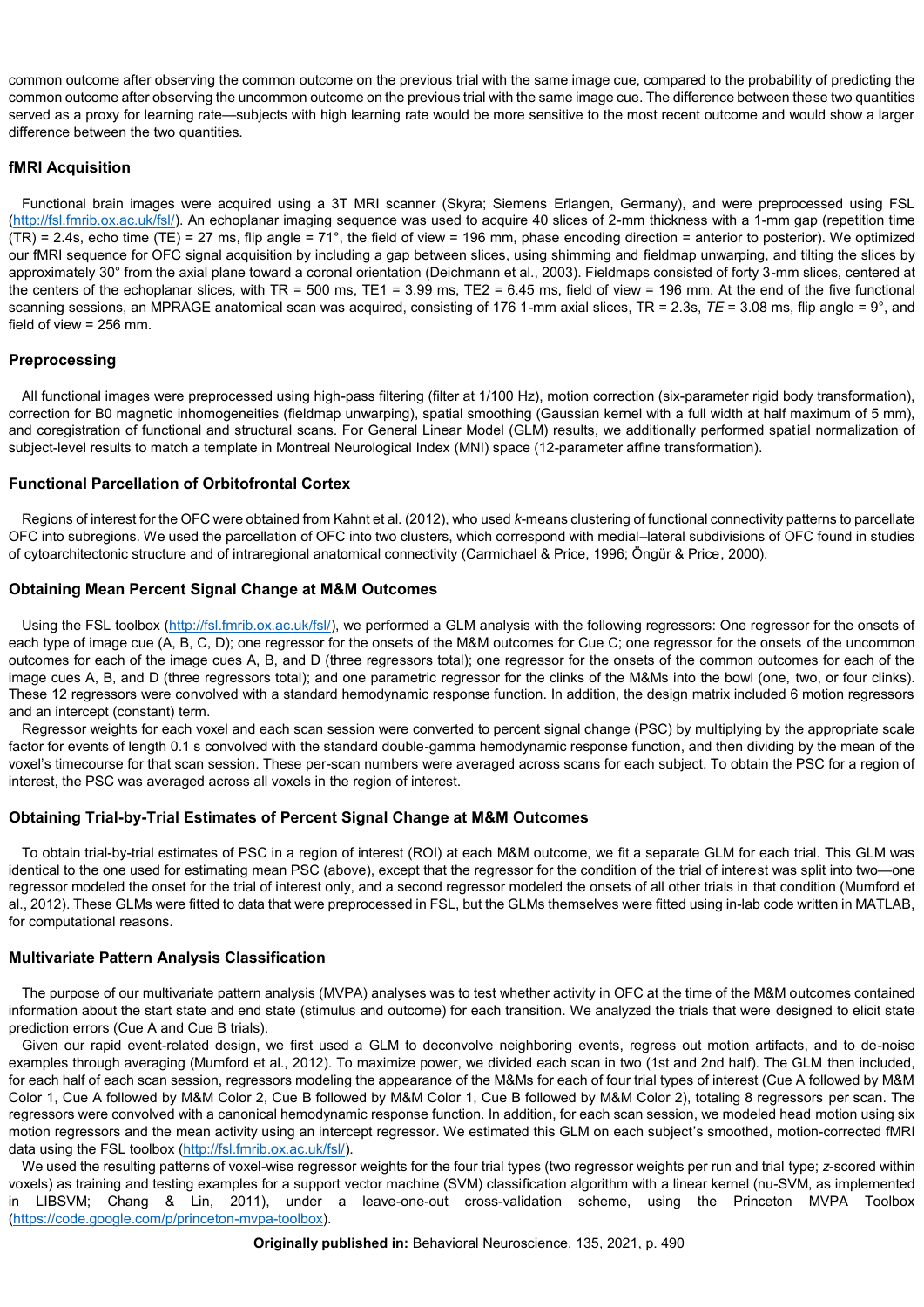We used a standard cost (nu) parameter of 1 for the SVM (results did not depend strongly on this parameter).

To classify the start state, we classified training and testing examples according to the image cue (Cue A or Cue B). To classify end state, we classified training and testing examples according to the M&M color (Color 1 or Color 2).

#### **Results**

#### **Behavioral Performance**

For the prediction task, the optimal strategy was to predict the most common outcome on every trial, given that this would maximize subjects' payout. Overall, subjects predicted the most common outcome  $77 \pm 2\%$  of the time. The 23% nonoptimal guesses may have resulted from a combination of probability matching (for probabilistic transitions, Erev & Barron, 2005; Vulkan, 2000), imperfect knowledge of transition probabilities, and noise. Figure 2 a shows subjects' performance on each trial type. Subjects performed significantly above chance for all trial types (*p* < 10−6; one-sided bootstrap test).

#### **Overall Learning Across the Experiment**

Subjects became predicted the more common outcome more often as the experiment progressed, as measured by the difference between performance on the last scan session compared to performance during the training session (before entering the scanner) (Figure 2b). The only exception was in predicting the number of M&Ms for Cue D. Here, the optimal prediction was 1 M&M; however, participants predicted this amount on only around half the prediction trials and predicted the rare 4 M&Ms otherwise, possibly because of the high salience and appeal of the 4 M&Ms outcome. That is, although the 4 M&M outcome was delivered on only 1/3 of the trials involving Cue D, participants may have been confused regarding its frequency, or they may have predicted 4 M&Ms as a form of "wishful thinking." Over the course of the

#### **Figure 2**

*Behavioral Performance Evidenced Learning Throughout the Task*



*Note*. Hatched bars indicate that the outcomes were probabilistic for that cue and dimension (i.e., cue D for number, and cues A and B for color). Error bars indicate standard error of the mean. (a) Subjects performed above chance in all prediction tasks, plotted is the probability of choosing the more common outcome (the optimal prediction) for number prediction trials and color prediction trials across the whole experiment. Dashed line: chance. (b) Subjects' performance improved significantly across the experiment, except for color prediction for cue C (which only improved numerically) and number prediction for cue D. Plotted is the difference in probability of choosing the more common outcome in the last session compared to the training session. positive differences indicate learning during the task \*  $p < .05$ . \*\*  $p < .01$ . \*\*\*  $p < .0001$ . \* *p* < .05. \*\* *p* < .01. \*\*\* *p* < .0001.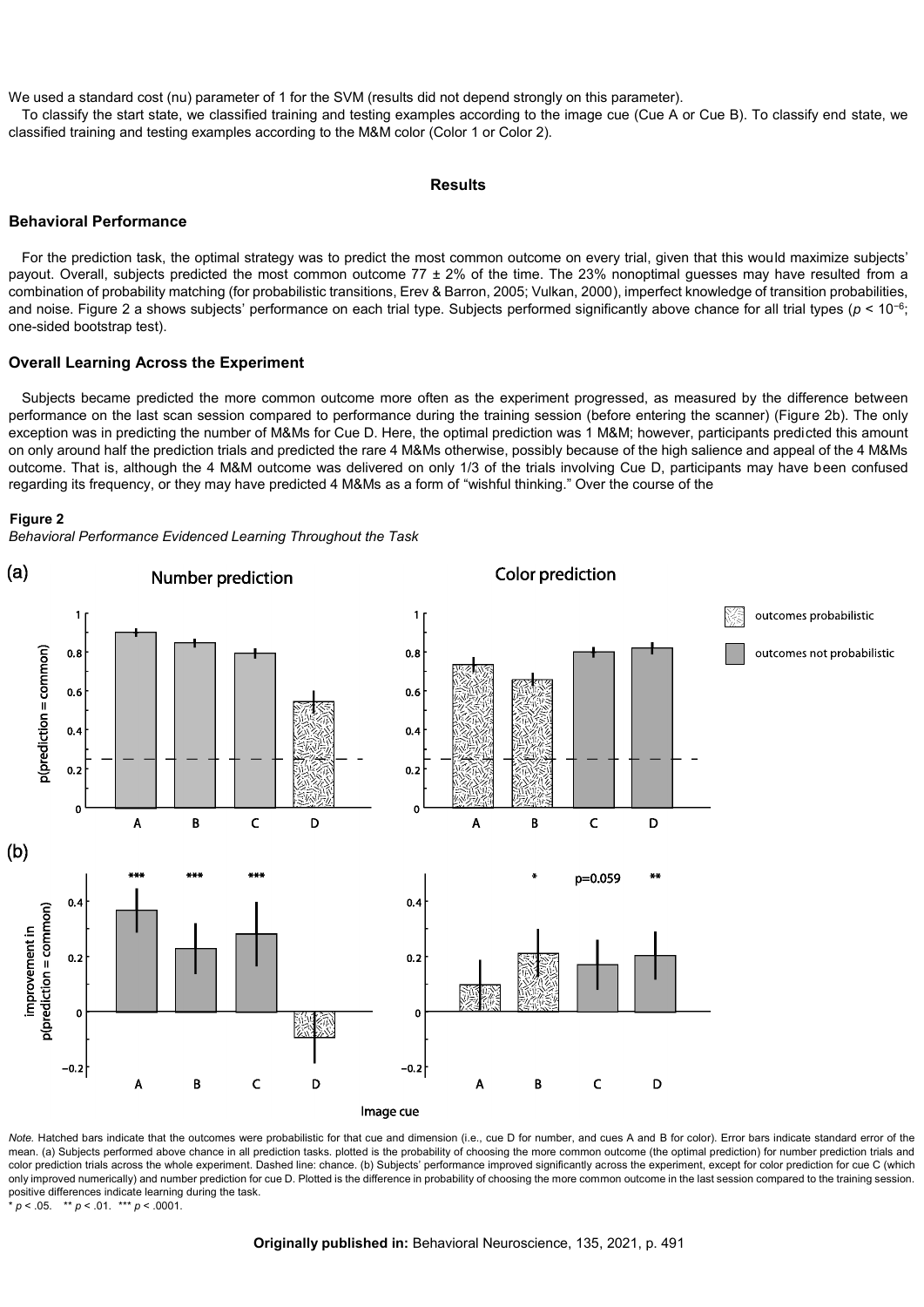task, predictions of the outcome of this cue did not improve and even got worse numerically (Figure 2b).

#### **Learning From Recent Outcomes**

We evaluated each subject's sensitivity to the most recent outcome as a behavioral proxy for learning rate—a subject with a high learning rate should be relatively more likely to expect an outcome that she recently experienced, while a subject with a low learning rate should be less affected by recent experience. To measure this, we compared the probability of the subject predicting the common outcome for a specific cue after most recently experiencing the common outcome for that cue, versus after most recently experiencing the uncommon outcome. Stronger sensitivity to the most recent outcome, that is, higher learning rates, should manifest as larger differences between the two quantities. We evaluated learning for the scan sessions, as these were the sessions for which we could correlate learning with brain activity.

For color prediction on Cue A and Cue B trials, subjects showed significantly greater probability of choosing the common outcome if the most recent outcome was common, suggesting that subjects were learning about Cue A and B outcomes from experience during the scan sessions (Figure 3a, left). This pattern of learning was not apparent for Cue D number prediction trials, consistent with the low overall accuracy and low improvement across the experiment for predicting the number of M&Ms for Cue D (Figure 3a, right).



*Subjects' Predictions Were Sensitive to the Most Recent Outcomes for Cues A and B, Evidencing Trial-by-Trial Learning*



Note. (a) Subjects were more likely to predict the common color (for cue A and B trials, where color of the M&M outcome varied; left) after observing the common outcome (as opposed to the uncommon outcome) on the most recent trial with the same image cue. This pattern did not hold for predictions of number in the condition where number of M&Ms varied (number prediction on cue D trials; right). Means ± SEM. (b) There was no correlation between sensitivity to recent outcomes (calculated as the difference between the probability of predicting the common outcome after recently observing the common outcome versus the uncommon outcome for the same cue; see panel a) and performance improvement across the experiment (calculated as the difference in proportion of optimal predictions between the last session and the training session; see Figure 2b).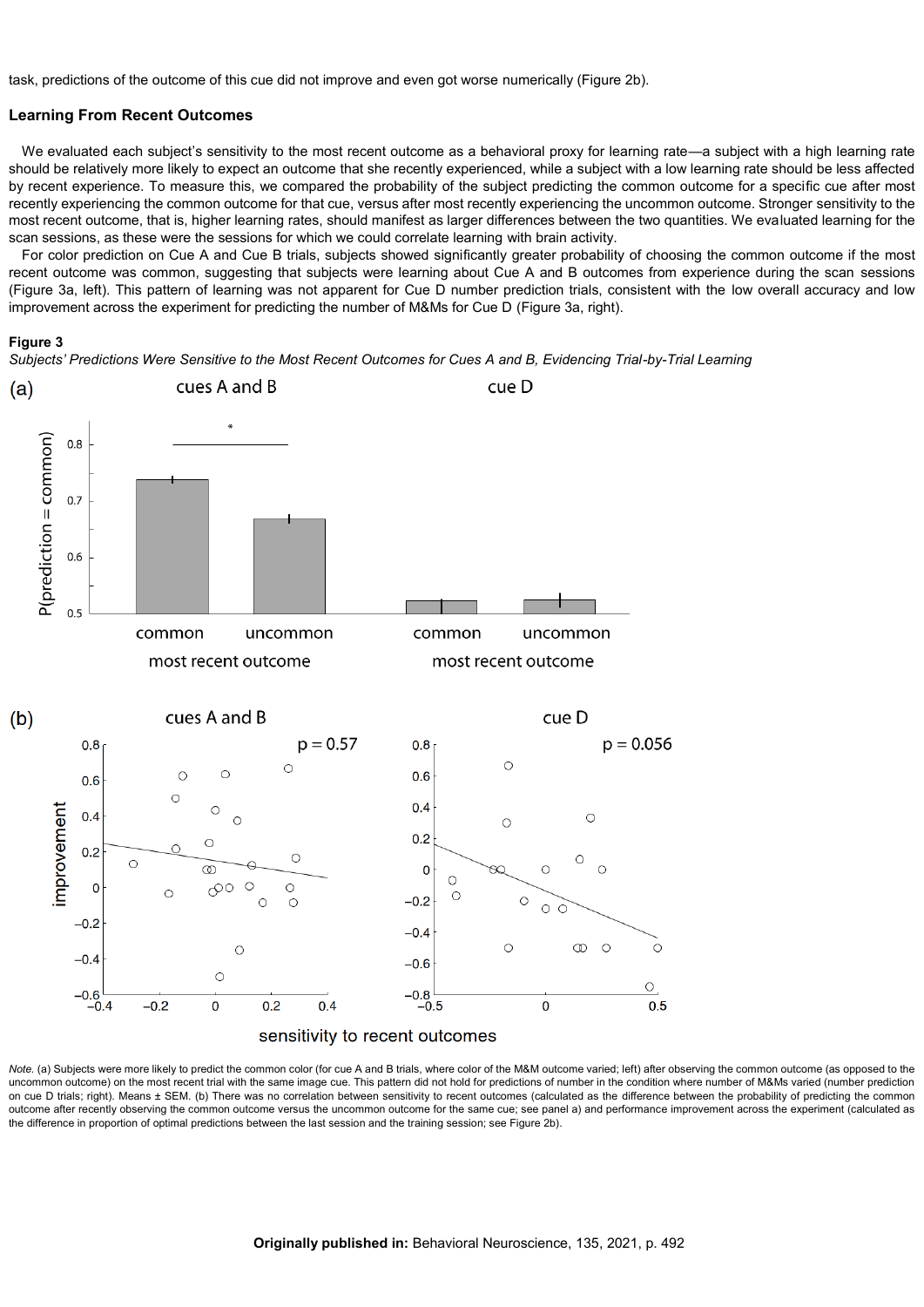## **Figure 4** *M&M Outcomes, But Not Image Cues, Were Classifiable From Multivariate OFC Patterns of Activity*



*Note.* (a) Subregions of OFC, displayed on the orbital surface of the brain. These regions of interest were obtained on a different dataset by Kahnt et al. (2012), who parcellated the OFC using k-means clustering of functional connectivity. (b) cross-validated classification performance (across subjects) for start state (image cue) and end state (M&M color) for cue A and B trials, using multivariate linear classifiers on OFC activity. error bars indicate SEM. \*  $p < .05$ . (c and d) No significant differences in univariate BOLD responses for common versus uncommon outcomes were observed, except for cue D (for which uncommon outcomes also corresponded to larger rewards) in lateral OFC. Plotted is percent signal change in subregions of OFC at the time of the common outcomes and the uncommon outcomes. \*\*\* *p* < .005.

Note that higher sensitivity to recent outcomes does not necessarily imply a greater improvement in performance across the experiment, because high learning rates can, in fact, lead to more highly fluctuating responses. Indeed, as shown in Figure 3b, we did not find evidence for a correlation between sensitivity to recent outcomes and improvement across the experiment in Cue A and B color prediction, and we found a marginally negative correlation with improvement in Cue D number prediction.

## **Identity of Outcomes (But Not of Image Cues) was Decodable From Multivariate Orbitofrontal Cortex Activity—Orbitofrontal Cortex Does Not Simply Represent Perceptual Input**

To evaluate OFC representations of the current state, we used multivariate classification methods to classify the outcome states (Color 1 vs. Color 2) at the time of the M&M outcome for Cue A and Cue B trials. We analyzed a predefined OFC ROI (Figure 4a). Cross-validated classifier performance was significantly above chance (50%) for classifying M&M outcome (classification accuracy 53.9% and 54.0%,  $p = .013$  and .012, for medial and lateral OFC respectively; one-sided bootstrap test), indicating reliable representations of outcome state in both medial and lateral OFC (Figure 4b). In contrast, we did not find above-chance classifier performance for the image cue (Cue A vs. Cue B) at the time of the outcome (classification accuracy 49.6% and 48.5%, *p* = .61 and .75, for medial and lateral OFC respectively; one-sided bootstrap test). This is despite the fact that, on each trial, the image cue was still on the screen at the time that the M&M outcome appeared, and in fact occupied a much larger area of the screen than the M&Ms, indicating that OFC representations of the current state do not simply reflect perceptual input.

## **Univariate Orbitofrontal Cortex Responses at the Time of Outcome Did Not Signal State Prediction Errors**

In general, we did not observe significant differences in univariate BOLD responses for common versus uncommon outcomes (corresponding to hypothesized small vs. large prediction errors). The exception was in lateral OFC for Cue D, where the BOLD response was more negative for the common (1 M&M) outcome as compared to the uncommon 4 M&M outcome (Figure 4c, d; *p* < .005, one-sided bootstrap test), suggesting possible sensitivity to reward value or salience in lateral OFC in particular.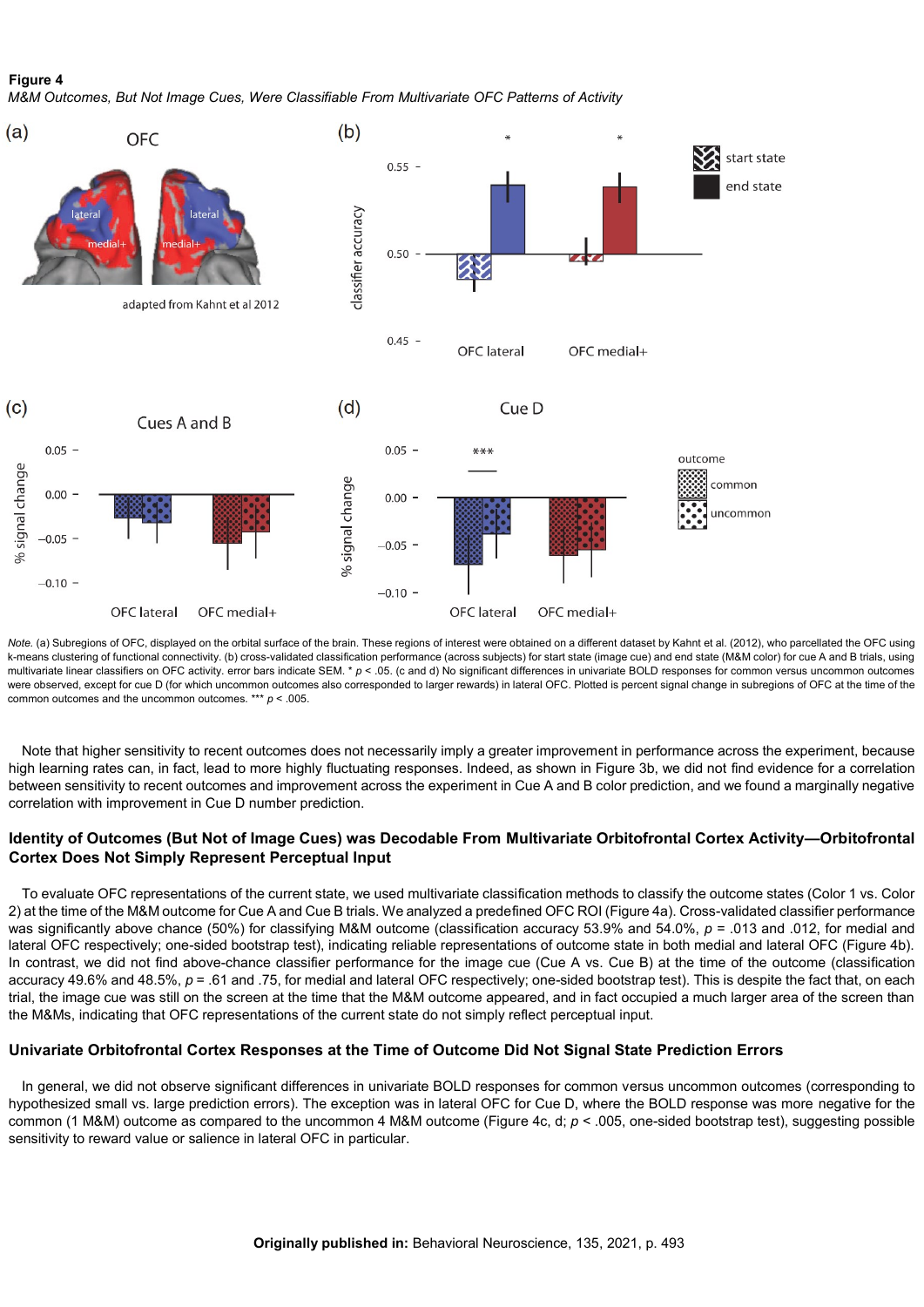#### **Figure 5**

*Greater OFC Activity at the Time of Both Common and Uncommon Outcomes Was Related to Higher Probability of Predicting the Common Outcome on Ensuing Trials With the Same Cue*



*Note*. (a) Within-subject, trial-by-trial correlations of OFC activity with learning from recent outcomes, for cue A and B trials. Plotted is the mean slope term from logistic regression of [probability of predicting the common outcome] on [percent signal change in OFC subregion at the time of outcome, for the most recent trial with the same image cue], fit for each subject separately, and also separately for trials where the previous outcome was the common outcome or where the previous outcome was the uncommon outcome. \* *p* < .05. \*\* *p* < .01. (b) OFC activity at outcomes was not related to the probability of predicting the common outcome on ensuing trials with a different cue. Plotted is the mean slope term from logistic regression of [probability of predicting the common outcome] on [percent signal change in OFC subregion at previous outcome, for the most recent trial with a different image cue], fitted for each subject separately bars indicate mean slope terms across subjects ± SEM.

## **Trial-by-Trial Correlations of Orbitofrontal Cortex Activity With Learning From the Most Recent outcome**

Given that subjects' behavior demonstrated learning from the most recent outcome for Cues A and B during the scan sessions (Figure 3a, Section "Learning From Recent Outcomes"), we evaluated whether OFC activity could predict this learning, on a trial-bytrial basis. For each subject, we used logistic regression on OFC activity at the time of an outcome to predict whether the subject would choose the common outcome in the subsequent "guess" trial involving the same cue. The results of this analysis indicated an involvement of OFC in learning about transitions, but they were not consistent with a straightforward interpretation of OFC activity as reflecting a state prediction error.

Based on a prediction-error account of OFC, we would expect that the slope term of the logistic regression would be positive for the common outcomes and negative for the uncommon outcomes—that is, if greater OFC activity at the time of an outcome indicates a larger prediction error (and therefore more learning to predict that outcome), then it should lead to a greater probability of the subject predicting the *same* outcome on the next trial (common after observing a common outcome, and uncommon after observing an uncommon outcome). Instead, we found that the fit slope terms were positive for both trials where the most recent outcome was the common outcome, as well as for trials where the most recent outcome was the uncommon outcome. In other words, no matter the outcome (common or uncommon), greater BOLD activity in OFC at the time of an outcome was correlated with a higher probability of subjects predicting the *common* outcome on the next trial with the same cue (Figure 5a). These results suggest the OFC's involvement on a trial-by-trial basis in learning task contingencies.

To investigate the possibility that the result in Figure 5a was driven by OFC activity simply indicating an increased level of task engagement or task structure representation, we performed a second, analogous analysis in which we regressed subjects' predictions on OFC activity at the most recent outcome involving a *different* cue. Note that this regression predicts choice from trials that were, on average, temporally closer than the trials used in the above analysis, since different-cue trials are more common (15.0 ± .4 s between subsequent different-cue trials, 38.6 ± 1.0 s between subsequent same-cue trials). As a result, we might expect the relationship between OFC activity and choice to be even stronger in this analysis. Contrary to this prediction, we found that the regression slope terms were not significantly different from zero, as shown in Figure 5b. Thus OFC activity at the time of an outcome only seemed to affect behavioral predictions on ensuing trials when those trials involved the *same* cue. Together, these analyses suggest that the OFC is involved in updating or reinforcing a learned transition model on a trial-by-trial basis, specifically for the currently observed cue– outcome associations.

#### **Discussion**

Lesion and inactivation studies have shown that the OFC is particularly important for planning and model-based decisionmaking. However, prior work implicating OFC in the representation of expected values did not necessarily explain why this area should be important for model-based decision-making in particular, since expected values are generated in both model-based and model-free learning. Here, we have shown that OFC activity at the time of an outcome is related to learning about the transition structure of a task (the tendencies of certain states to lead to other states), which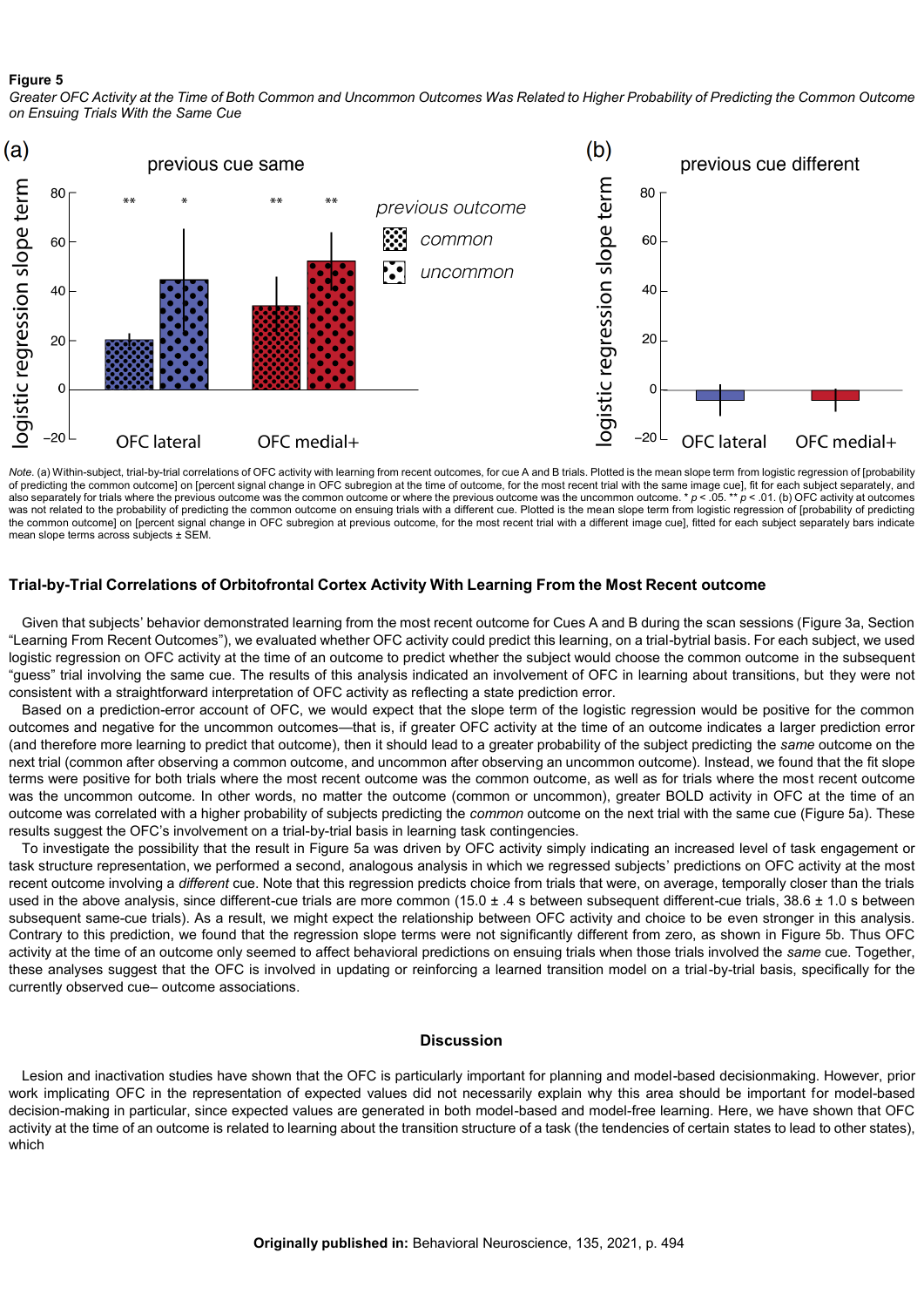is necessary for accurate planning, shedding new light on the question of why the OFC is critical for model-based decisions.

Using an experimental design that permits constant updating of (probabilistic) transitions between states, we showed that activity in the OFC is correlated with behavioral measures of learning about transition structure. Greater OFC activity at the time of an outcome was positively correlated with the likelihood of optimally predicting the outcome on the next trial with the same image cue, supporting the hypothesized involvement of the OFC in learning of transition structure.

State-transition learning in our experiment was distinct from value-based learning that is thought to be implemented in the dopaminergic system (Jocham et al., 2011; Kravitz et al., 2012), because the trials of interest always led to a predictable number of 2 M&Ms. Our analyses also combined conditions (Cue A and Cue B trials) in which the identities (M&M colors) of the common and uncommon outcomes were reversed, so that any potential differences in value for different M&M colors would cancel out. Therefore, our results positively identify a role for the OFC in learning a nonvalue-related quantity.

In particular, our results suggest a role for OFC in the activation or reinforcement of an already-learned transition model (and thus the reinforcement of the more optimal prediction), which may be in line with previous work indicating OFC representation of a cognitive map of task space (Chan et al., 2016; Schuck et al., 2016; Schuck & Niv, 2019; Wilson et al., 2014). At the same time, our results are agnostic as to where exactly this model is stored or accessed from— they show only the involvement of OFC in *updating* or *reinforcing* an internal model of the transition structure.

What kind of learning might underlie the observed relationships between OFC activity and behavior? Both Hebbian and error-based learning might lead to the pattern of results we observed, though these algorithms would require additional signals to drive the learning process (e.g., from a learned model), in order for increased OFC activity to strengthen the relationship between a cue and the common outcome, rather than the currently observed outcome. Other, yet unknown algorithms, may of course also be possible—in contrast to our increasingly detailed understanding of how world models are used for deploying goal-directed behavior (Daw, 2018), the mechanism for learning world models has not been well described in the literature as of yet (Niv, 2019; O'Doherty et al., 2017).

Previous work has proposed a state prediction-error algorithm for learning state transitions, analogous to learning about state values from reward prediction errors observed in dopaminergic neurons. A state prediction error would signal surprise-related information at the time of an unexpected state (regardless of the state's value) and could be used to adjust internal estimates of transition probabilities by increasing the estimated probability of transitioning to the just-observed state. However, our results did not straightforwardly affirm the hypothesis that the OFCsupportsstatetransitionlearningbyrepresentingastateprediction error signal. At the least, we did not find evidence for the encoding of this error signal in the OFC's univariate response to outcomes, as we did not observe differences in OFC activity for common versus uncommon outcomes (corresponding to small vs. large state prediction errors). Further, univariate OFC activity at the time of an outcome was not correlated with greater subsequent expectations of that particular outcome. Instead, OFC activity was related to the greater subsequent expectation of the *more common* outcome (i.e., more optimal prediction by subjects), regardless of whether the OFC activity was measured at the time of a common or uncommon outcome.

Previous works have found mixed evidence of state prediction errors being represented in the OFC. Howard and Kahnt (2018) and Suarez et al. (2019) discovered evidence of state prediction errors in the midbrain, OFC, piriform cortex, amygdala, lateral prefrontal cortex, and posterior parietal cortex. Boorman et al. (2016) found correlations of state prediction errors with univariate activity in lateral OFC, but only when signed positively or negatively according to whether the update increased or decreased the odds of a preferred outcome. However, Glascher et al. (2010) tested for univariate correlations with the (unsigned) magnitude of an inferred state prediction error signal and implicated the dorsolateral prefrontal cortex and intraparietal sulcus (but not the OFC) in their analysis.

It is possible that the discrepancy between our findings and previous work showing state prediction errors in OFC is due to the specific differences between our experiment and previous work—differences that perhaps highlight the specific circumstances required for observation of state prediction errors in the OFC. First, state transition probabilities in the current experiment (and in Glascher et al., 2010) were stationary (though stochastic), whereas the aforementioned previous works used nonstationary distributions with sudden reversals in cue–outcome contingencies. Recent work has indicated that humans and animals interpret large changes in the environment differently from small surprises, with large surprises taken as indicating a new underlying "latent state" of the environment (Collins & Frank, 2013; Dunsmoor et al., 2015; Gershman et al., 2010, 2017). The process of latent state inference and representation has been associated with both the hippocampus and the OFC (Niv, 2019; Schuck & Niv, 2019).

A second difference is that our main analyses averaged over any differences in value for different outcomes by aggregating across Cue A and Cue B, in order to disentangle reward prediction errors and state prediction errors. Glascher et al. also analyzed state prediction errors only in the absence of rewards and did not find evidence for state prediction errors in OFC. Indeed, for the trial type where we purposefully did not take these measures to disentangle state and reward prediction errors (Cue D trials, where the image cues led probabilistically to varying numbers—rather than colors— of M&Ms), we did find evidence of univariate differences in activation of lateral OFC for uncommon vs. common (i.e., high vs. low value) outcomes. This is reminiscent of the results from Boorman et al. (2016), who found correlations with state prediction errors in lateral OFC only when the inferred errors were signed positively or negatively according to the change in the value of a state transition. Howard and Kahnt (2018) also showed that responses to (unsigned) identity and positive value prediction errors were correlated across participants, at least in the midbrain. These results suggest some kind of shared neural response between state and reward prediction errors in these studies.

Previous work in rats that implicated the OFC in learning about transition structure, concentrated on the lateral OFC (McDannald et al., 2011), and fMRI work in humans also specifically implicated the lateral OFC in this type of process (Boorman et al., 2016; Howard & Kahnt, 2018; Suarez et al., 2019). We tested our hypotheses in the entirety of the OFC, using a previously determined functional connectivity-based parcellation of OFC into medial and lateral subregions (Kahnt et al., 2012). Medial and lateral OFC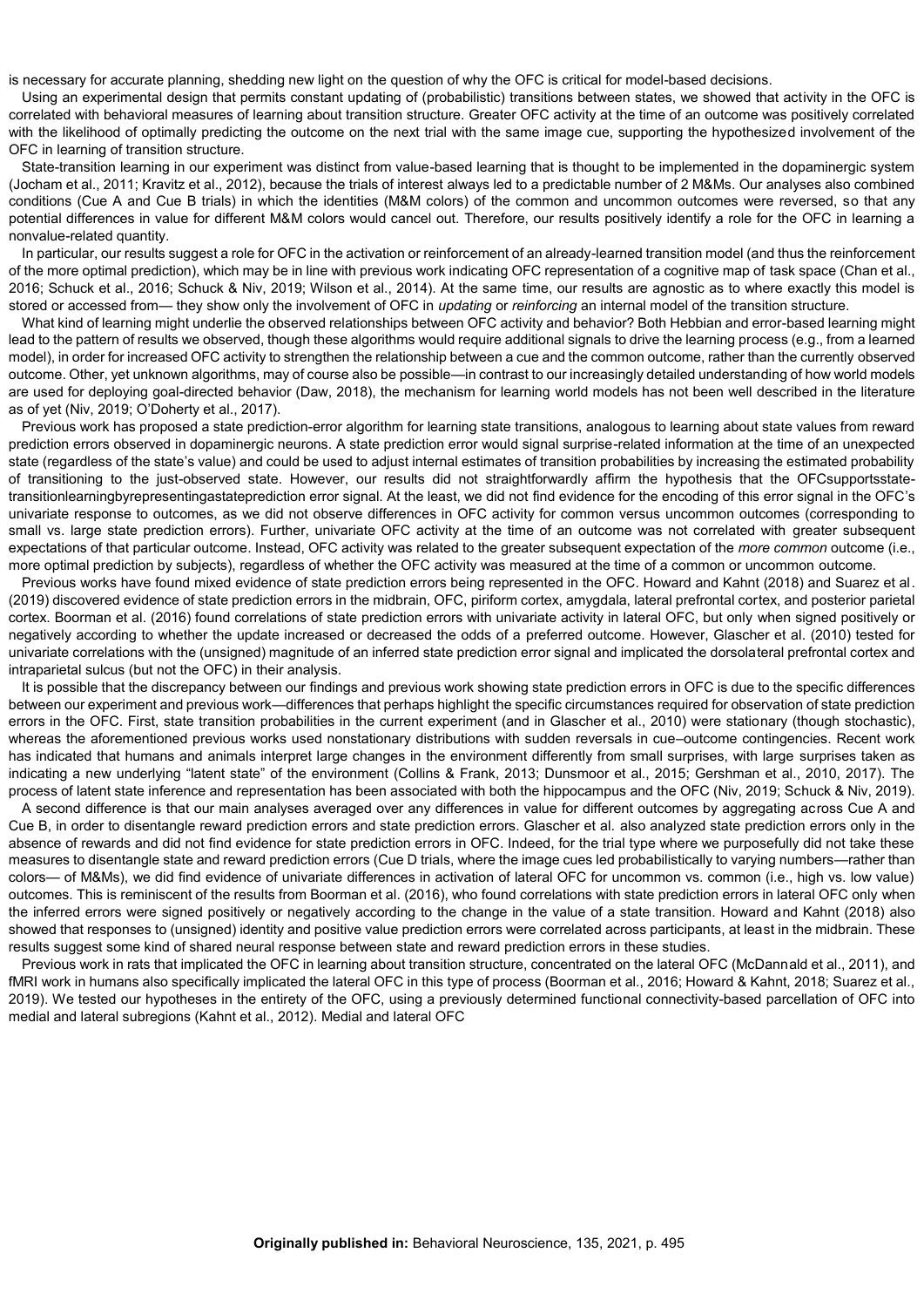showed very similar results across all our analyses. Of course, this does not rule out the possibility that there may exist a different parcellation of OFC that would lead to differing results across subregions. We note also that the homology of OFC between rodents and humans is currently unclear, and OFC subdivisions are particularly complex given observed considerable anatomical variability within individuals (Chiavaras & Petrides, 2000; Wallis, 2012). We should also take care in interpreting the negative BOLD response in OFC—this negative BOLD response has been previously observed (e.g., Boorman et al., 2009), but is not yet fully understood.

It is important to note that our secondary analyses did provide further support for two other mainstream theories of OFC function, in addition to the theory of a role in learning transition structure. First, we found that we could decode representation of outcome identity in OFC using MVPA of BOLD activity at the times of the outcomes, consistent with a recent theory implicating OFC in the representation of the current state (Wilson et al., 2014), for which evidence is increasingly amassing (e.g., Bradfield et al., 2015; Chan et al., 2016; Howard et al., 2020; Klein-Flügge et al., 2013; Nogueira et al., 2017; Schuck et al., 2016; Zhou et al., 2020). Second, we found evidence for value sensitivity in univariate BOLD responses in lateral OFC in a separate task condition (Cue D), in which the number (but not color) of M&Ms was unpredictable, consistent with previous work demonstrating that OFC represents the value of rewards (Fellows, 2007; Gottfried et al., 2003; Hampton et al., 2006; Hare et al., 2008; Monosov & Hikosaka, 2012; Padoa-Schioppa & Assad, 2006; Wallis & Kennerley, 2011; though note that value might be construed as just one feature in the representation of the current state; Lopatina et al., 2015).

In conclusion, the present results provide support for an emerging understanding of the relationship between the OFC and acquisition of state-tostate transition structure. Our findings may suggest a role for OFC in reactivation and reinforcement of an already learned state-transition model. relating to proposals that the OFC stores such a model (Wilson et al., 2014). Our findings also build upon previous work showing that rats with OFC lesions show impaired learning about changes in state transitions (McDannald et al., 2011) and that surprise signals in human OFC are related to changes in hippocampal representations of state transitions (Boorman et al., 2016). Importantly, while our results are not straightforwardly aligned with a state prediction error hypothesis, at least in this learning regime, they do still indicate OFC's involvement in learning about transition structure. Our findings may therefore serve to constrain future models of the particular learning algorithms that may underlie learning about transition structure, facilitating a fuller understanding of the involvement of OFC in learning and model-based decision-making.

#### **References**

- Baxter, M. G., Parker, A., Lindner, C. C. C., Izquierdo, A. D., & Murray, E. A. (2000). Control of response selection by reinforcer value requires interaction of amygdala and orbital prefrontal cortex. *The Journal of Neuroscience, 20*, 4311–4319.
- Boorman, E. D., Behrens, T. E. J., Woolrich, M. W., & Rushworth, M. F. S. (2009). How green is the grass on the other side? Frontopolar cortex and the evidence in favor of alternative courses of action. *Neuron, 62*, 733–743.
- Boorman, E. D., Rajendran, V. G., O'Reilly, J. X., & Behrens, T. E. (2016). Two anatomically and computationally distinct learning signals predict changes to stimulusoutcome associations in hippocampus. *Neuron, 89*, 1343–1354.
- Bradfield, L. A., Dezfouli, A., van Holstein, M., Chieng, B., & Balleine, B. W. (2015). Medial orbitofrontal cortex mediates outcome retrieval in partially observable task situations. *Neuron, 88*, 1268–1280.
- Carmichael, S. T., Price, J. L. (1996) Connectional networks within the orbital and medial prefrontal cortex of macaque monkeys. *Journal of Comparative Neurology 371*, 179–207.
- Chan, S. C. Y., Niv, Y., & Norman, K. A. (2016). A probability distribution over latent causes, in the orbitofrontal cortex. *The Journal of Neuroscience, 36*(30), 7817– 7828[. https://doi.org/10.1523/JNEUROSCI.0659-16.2016](https://doi.org/10.1523/JNEUROSCI.0659-16.2016)
- Chang, C.-C., & Lin, C.-J. (2011) LIBSVM: A library for support vector machines. *ACM Transactions on Intelligent Systems and Technology 2*(3), Article 27.

Chiavaras, M. M., & Petrides, M. (2000). Orbitofrontal sulci of the human and macaque monkey brain. *Journal of Comparative Neurology, 422*(1), 35–54.

- Collins, A. G. E., & Frank, M. J. (2013). Cognitive control over learning: Creating, clustering, and generalizing task-set structure. *Psychological Review, 120*(1), 190– 229.<https://doi.org/10.1037/a0030852>
- Daw, N. D. (2018). Are we of two minds? *Nature Neuroscience, 21*(11), 1497–1499.
- Daw, N. D., Niv, Y., & Dayan, P. (2005). Uncertainty-based competition between prefrontal and dorsolateral striatal systems for behavioral control. *Nature Neuroscience, 8*, 1704–1711.
- De Wit, S., Corlett, P. R., Aitken, M. R., Dickinson, A., & Fletcher, P. C. (2009). Differential Engagement of the ventromedial prefrontal cortex by goal-directed and habitual behavior toward food pictures in humans. *The Journal of Neuroscience, 29*, 11330–11338.
- Deichmann, R.,Gottfried,J., Hutton,C.,& Turner, R. (2003).Optimized EPI for fMRI studies of the orbitofrontal cortex. *NeuroImage, 19*, 430–441.
- Dunsmoor, J. E., Niv, Y., Daw, N., & Phelps, E. A. (2015). Rethinking extinction. *Neuron, 88*(1), 47–63[. https://doi.org/10.1016/j.neuron.2015.09.028](https://doi.org/10.1016/j.neuron.2015.09.028)
- Erev, I., & Barron, G. (2005). On Adaptation, Maximization, and Reinforcement Learning Among Cognitive Strategies. *Psychological Review, 112*(4), 912–931. <https://doi.org/10.1037/0033-295X.112.4.912>
- Fellows, L. K. (2007). The role of orbitofrontal cortex in decision making. *Annals of the New York Academy of Sciences, 1121*, 421–430.
- Gershman, S. J., Blei, D. M., & Niv, Y. (2010). Context, learning, and extinction. Psychological Review, 117(1), 197-209[. https://doi.org/10.1037/a0017808](https://doi.org/10.1037/a0017808)
- Gershman, S. J., Monfils, M. H., Norman, K. A., & Niv, Y. (2017). The computational nature of memory modification. *eLife, 6*, Article e23763.
- Glascher, J., Daw, N., Dayan, P., & O'Doherty, J. P. (2010). States versus rewards: Dissociable neural prediction error signals underlying modelbased and model-free reinforcement learning. *Neuron, 66*, 585–595.
- Gottfried, J. A., O'Doherty, J., & Dolan, R. J. (2003). Encoding predictive reward value in human amygdala and orbitofrontal cortex. *Science, 301*, 1104–1107.
- Hampton, A. N., Bossaerts, P., & O'Doherty, J. P. (2006). The Role of the Ventromedial Prefrontal Cortex in Abstract State-Based Inference during Decision Making in Humans. *The Journal of Neuroscience, 26*(32), 8360– 8367[. https://doi.org/10.1523/JNEUROSCI.1010-06.2006](https://doi.org/10.1523/JNEUROSCI.1010-06.2006)
- Hare, T. A., O'Doherty, J., Camerer, C. F., Schultz, W., & Rangel, A. (2008). Dissociating the role of the orbitofrontal cortex and the striatum in the computation of goal values and prediction errors. *The Journal of Neuroscience, 28*, 5623–5630.
- Howard, J. D., & Kahnt, T. (2018). Identity prediction errors in the human midbrain update reward-identity expectations in the orbitofrontal cortex. *Nature Communications, 9*(1), Article 1611.